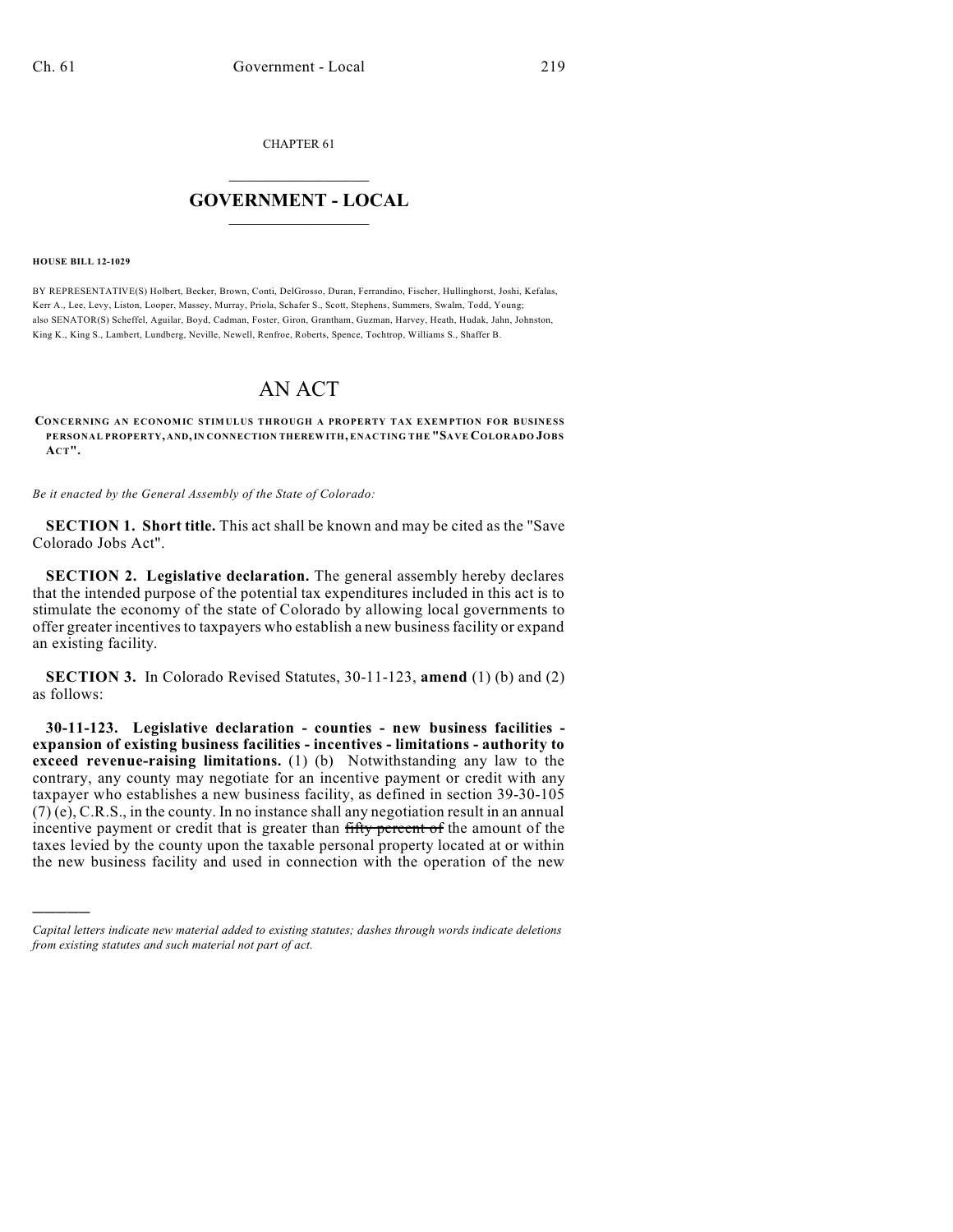business facility for the current property tax year. The term of any agreement made pursuant to the provisions of this section shall not exceed four years; except that the term of any agreement made or renewed on or after June 3, 2002, may extend to as many as ten years, including the term of any original agreement being renewed.

(2) Notwithstanding any law to the contrary, any county may negotiate for an incentive payment or credit with any taxpayer who expands a facility, as defined in section 39-30-105 (7) (c), C.R.S., the expansion of which constitutes a new business facility, as defined in section 39-30-105 (7) (e), C.R.S., and that is located in the county. In no instance shall any negotiation result in an annual incentive payment or credit that is greater than fifty percent of the amount of the taxes levied by the county upon the taxable personal property directly attributable to the expansion, located at or within the expanded facility, and used in connection with the operation of the expanded facility for the current property tax year. The term of any agreement made pursuant to the provisions of this section shall not exceed four years; except that the terms of any agreement made or renewed on or after June 3, 2002, may extend to as many as ten years, including the term of any original agreement being renewed.

**SECTION 4.** In Colorado Revised Statutes, 31-15-903, **amend** (1) (b) and (2) as follows:

**31-15-903. Legislative declaration - municipalities - new business facilities - expansion of existing business facilities - incentives - limitations - authority to exceed revenue-raising limitation.** (1) (b) Notwithstanding any law to the contrary, any municipality may negotiate for an incentive payment or credit with any taxpayer who establishes a new business facility, as defined in section 39-30-105 (7) (e), C.R.S., in the municipality. In no instance shall any negotiation result in an annual incentive payment or credit that is greater than fifty percent of the amount of taxes levied by the municipality upon the taxable personal property located at or within the new business facility and used in connection with the operation of the new business facility for the current property tax year. The term of any agreement made pursuant to the provisions of this section shall not exceed four years; except that the term of any agreement made or renewed on or after June 3, 2002, may extend to as many as ten years, including the term of any original agreement being renewed.

(2) Notwithstanding any law to the contrary, any municipality may negotiate for an incentive payment or credit with any taxpayer who expands a facility, as defined in section 39-30-105 (7) (c), C.R.S., the expansion of which constitutes a new business facility, as defined in section 39-30-105 (7) (e), C.R.S., and that is located in the municipality. In no instance shall any negotiation result in an annual incentive payment or credit that is greater than fifty percent of the amount of the taxes levied by the municipality upon the taxable personal property directly attributable to the expansion, located at or within the expanded facility, and used in connection with the operation of the expanded facility for the current property tax year. The term of any agreement made pursuant to the provisions of this section shall not exceed four years; except that the terms of any agreement made or renewed on or after June 3, 2002, may extend to as many as ten years, including the term of any original agreement being renewed.